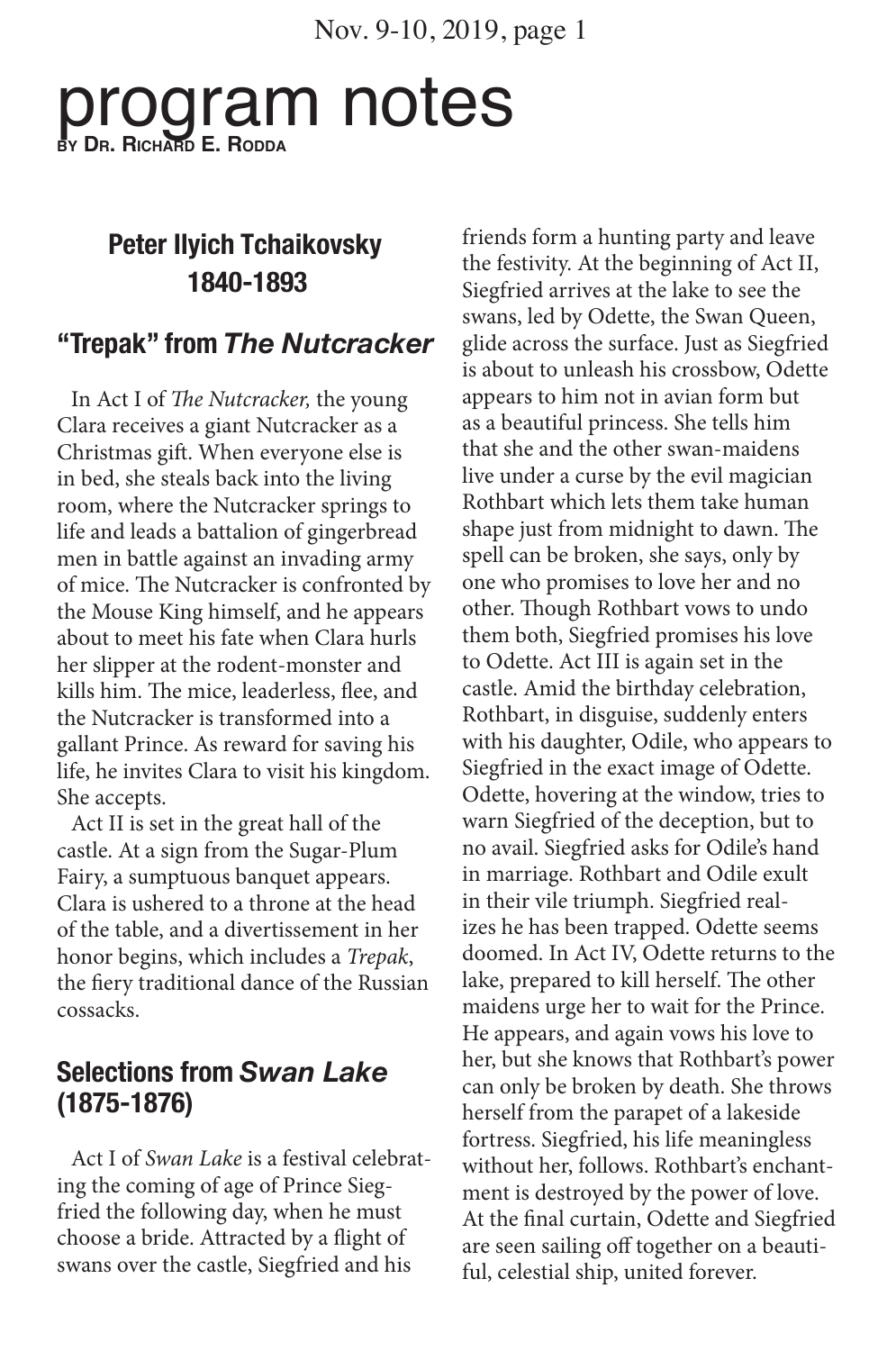#### **Piano Concerto No. 1 in B-flat minor, Op. 23 (1874-1875)**

At the end of 1874, Tchaikovsky began a piano concerto with the hope of having a success great enough to allow him to leave his irksome teaching post at the Moscow Conservatory. By late December, he had largely sketched out the work, and sought the advice of Nikolai Rubinstein, Director of the Moscow Conservatory and an excellent pianist. Tchaikovsky reported the interview in a letter: "On Christmas Eve 1874, Nikolai asked me to play the Concerto. We agreed to it. After I played through the work, there burst forth from Rubinstein's mouth a mighty torrent of words. It appeared that my Concerto was utterly worthless, absolutely unplayable; the piece as a whole was bad, trivial, vulgar." Tchaikovsky was furious and he made only one change in the score: he obliterated the name of the original dedicatee — Nikolai Rubinstein — and substituted that of the virtuoso pianist Hans von Bülow, who was performing Tchaikovsky's piano pieces across Europe. Bülow gladly accepted the dedication and asked to program the premiere on his upcoming American tour. The Concerto created such a sensation when it was first heard, in Boston on October 25, 1875, that Bülow played it on 139 of his 172 concerts that season.

The Concerto opens with a sweeping introductory melody. Following a *decrescendo* and a pause, the piano presents the snapping main theme. (Tchaikovsky said that this curious melody was inspired by a tune he heard sung by a blind beggar at a street fair.) The clarinet announces the lyrical

second subject. The outer sections of the second movement's three-part structure (A–B–A) are based on a languid melody introduced by the flute; the central episode uses a swift, balletic melody. A crisp rhythmic motive presented at the beginning of the finale dominates much of the movement. To balance the vigor of this music, a romantic melody is given by the violins. The two themes contend until the Concerto comes to its rousing close.

#### **Symphony No. 6 in B minor, Op. 74, "Pathétique" (1893)**

Tchaikovsky died in 1893, at the age of only 53. His death was long attributed to the accidental drinking of a glass of unboiled water during a cholera outbreak, but that theory has been questioned in recent years with the alternate explanation that he was forced to take his own life because of a homosexual liaison with the underage son of a noble family. Though the manner of Tchaikovsky's death is incidental to the place of his Sixth Symphony in music history, the fact of it is not.

Tchaikovsky conducted his B minor Symphony for the first time only a week before his death. It was given a cool reception by musicians and public, and his frustration was multiplied when discussion of the work was avoided by the guests at a dinner party following the concert on October 28, 1893. Three days later, however, his mood seemed brighter and he told a friend that he was not yet ready to be snatched off by death, "that snubbed-nose horror. I feel that I shall live a long time." He was wrong. He died on November 6. Memorial concerts were planned. One of the first was in St. Petersburg on November 18th, twelve days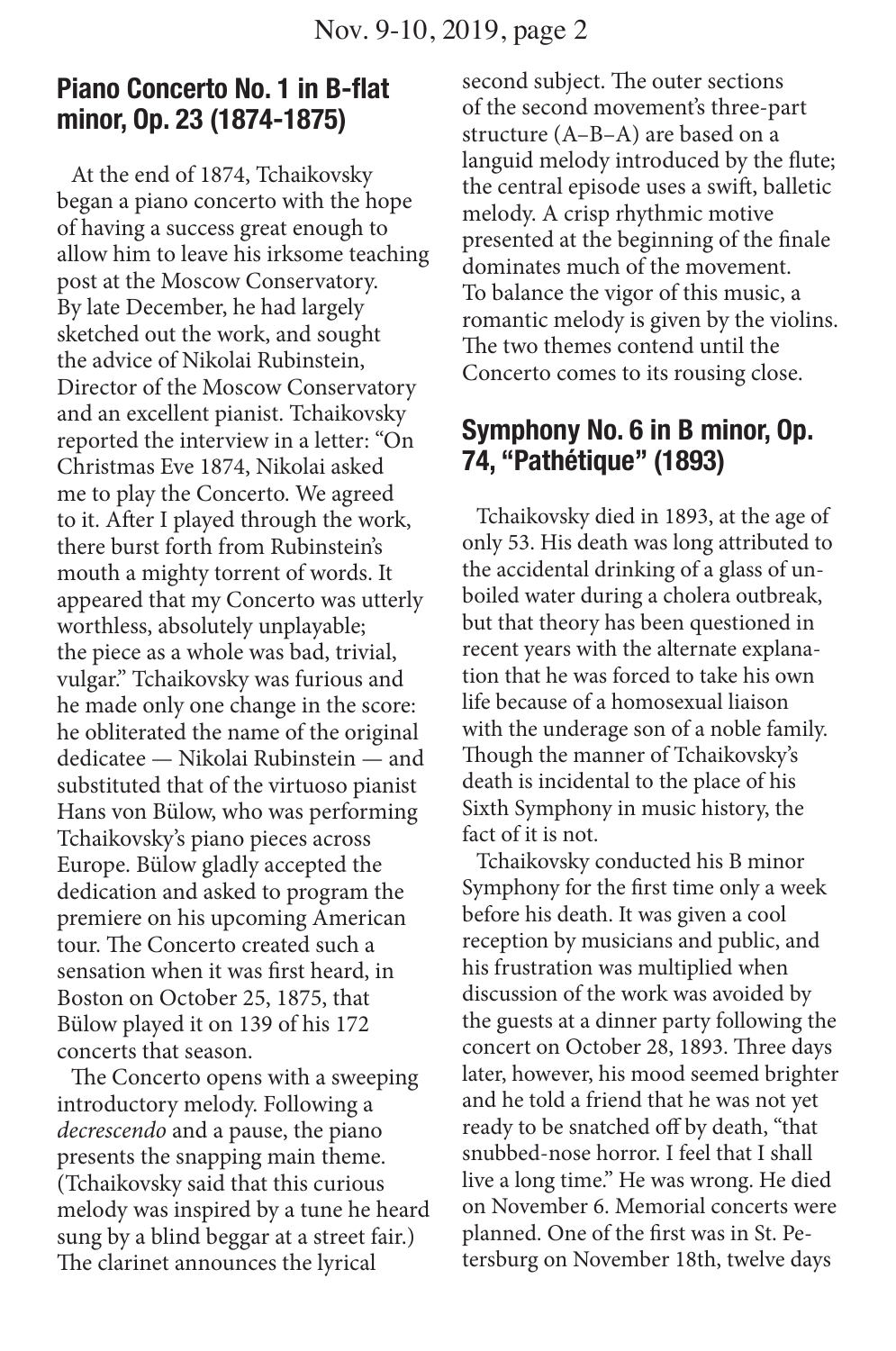after his death, when Eduard Napravnik conducted the Sixth Symphony. It was a resounding success and was wafted by the winds of sorrow across the musical world, becoming — and remaining one of the most popular of all symphonies, the quintessential expression of tragedy in music.

The "Pathétique" Symphony opens with a slow introduction dominated by the sepulchral intonation of the bassoon, whose melody, in a faster tempo, becomes the first theme of the exposition; the tension subsides for the yearning second theme. The tempestuous development begins with a mighty blast from the full orchestra. The recapitulation is more condensed, vibrantly scored and emotionally intense than the exposition. Tchaikovsky referred to the second movement as a scherzo, though its 5/4 meter gives it more the feeling of a waltz with a limp. The third movement is a boisterous march. A profound emptiness pervades the closing movement, which maintains its slow tempo and mood of despair throughout.

#### *1812 Overture***, Op. 49 (1880)**

In 1880, the Cathedral of Christ the Redeemer was erected in Moscow to commemorate the events of 1812, when Napoleon was driven from Russia. For the Cathedral's consecration, Nikolai Rubinstein, head of the Moscow Conservatory and director of the Russian Musical Society, planned a celebratory festival of music, and he asked Tchaikovsky to write a work for the occasion. That *1812 Overture* represents the conflict, militarily and musically, of Russia and France, and the eventual Russian "victory" over the invaders.

©2019 Dr. Richard E. Rodda